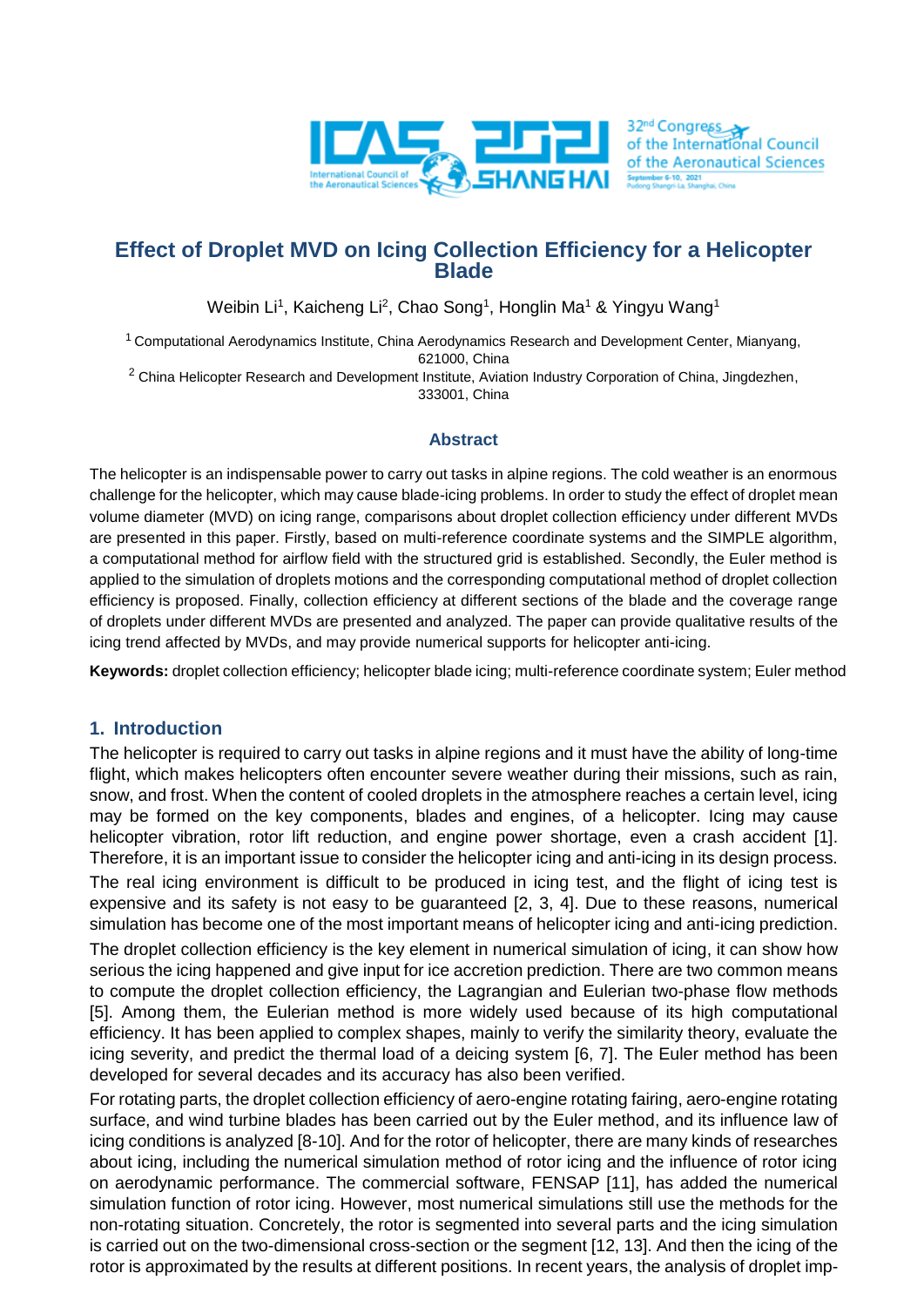-act and collection characteristics based on rotating coordinate system has also been carried out, which improves the simulation accuracy of rotating icing.

In rotor icing, the average size of droplets is an important factor that may affect the icing intensity [14]. In order to get a clear understanding of how the droplet size works, a collection efficiency calculation method by multiple reference frame (MRF) is given and the droplet impact characteristics of a rotor are studied in this paper. The method employs the classical SIMPLE algorithm and the Euler method to establish the solution of governing equation for droplets. And the influence of the mean volume diameter (MVD) of water droplets on the collection efficiency of the blade is discussed in the numerical experiment part.

The remainder of this paper is organized as follows. In Section 2, we give a briefly introduction of our method for airflow and droplet. In Section 3, the computational mesh and the result of collection efficiency are discussed. At last, the conclusion is shown in section 4.

# **2. Governing equations**

Due to the small size of the droplets, it is assumed that the droplets have no reaction on the air when calculating the movement and impact characteristics of the droplets. Therefore, the calculating of motion process of water droplets is divided into two steps. Firstly, calculate the airflow field and obtain the flow field information including velocity at different positions in the space. Secondly, calculate the water droplets trajectories, and obtain the impacting area and intensity of the droplets on the blade surface.

# 2.1 Governing equations for airflow

The multi reference frame (MRF) method is used to calculate the airflow field. The main idea is to divide the calculation region into non-rotating and rotating parts. In the non-rotating region, the regular Navier-Stokes equations are solved. In the rotating region, the Coriolis force and centrifugal force are introduced as body forces, and the following control equations are determined:

$$
\frac{\partial \rho_a}{\partial t} + \nabla \cdot (\rho_a \vec{u}_r) = 0 \tag{1}
$$

$$
\frac{\partial(\rho_a \overrightarrow{u_r})}{\partial t} + \nabla \cdot (\rho_a \overrightarrow{u_r u_r}) + \rho_a [2 \overrightarrow{\omega} \times \overrightarrow{u_r} + \overrightarrow{\omega} \times (\overrightarrow{\omega} \times \overrightarrow{r})] = -\nabla p + \nabla \cdot \tau_r + \overrightarrow{F}
$$
(2)

where  $\rho_a$  is the air density,  $\it P$  is the pressure,  $\tau_r$  is the viscous stress,  $\overline{F}$  is the external force,  $\it \omega$ is the rotation angular velocity,  $\vec{r}$  is the vector diameter of the control body under the rotation system, and  $u_r$  is the relative air velocity with the following form:

$$
\vec{u}_r = \vec{u} - \vec{\omega} \times \vec{r} \tag{3}
$$

where  $\mu$  is the absolute air speed.

In Eqs. (1) and (2), the convection term and the source term are discretized by the finite volume method, the first term is discretized by the second-order implicit method, and the pressure is calculated by the SIMPLE method.

# 2.2 Solution of droplet collection efficiency

The Euler method is used to calculate the movement and collection of water droplets. The discrete droplets are regarded as a continuous phase by the Euler method, and the volume fraction is introduced to control the volume proportion of droplets in the body. Similarly, the influence of Coriolis force should also be considered in the calculation of water phase. The motion equation of water droplet in the rotating system is as follows:

$$
\frac{\partial(\rho \alpha)}{\partial t} + \nabla \cdot (\rho \alpha \vec{u_r}) = 0 \tag{4}
$$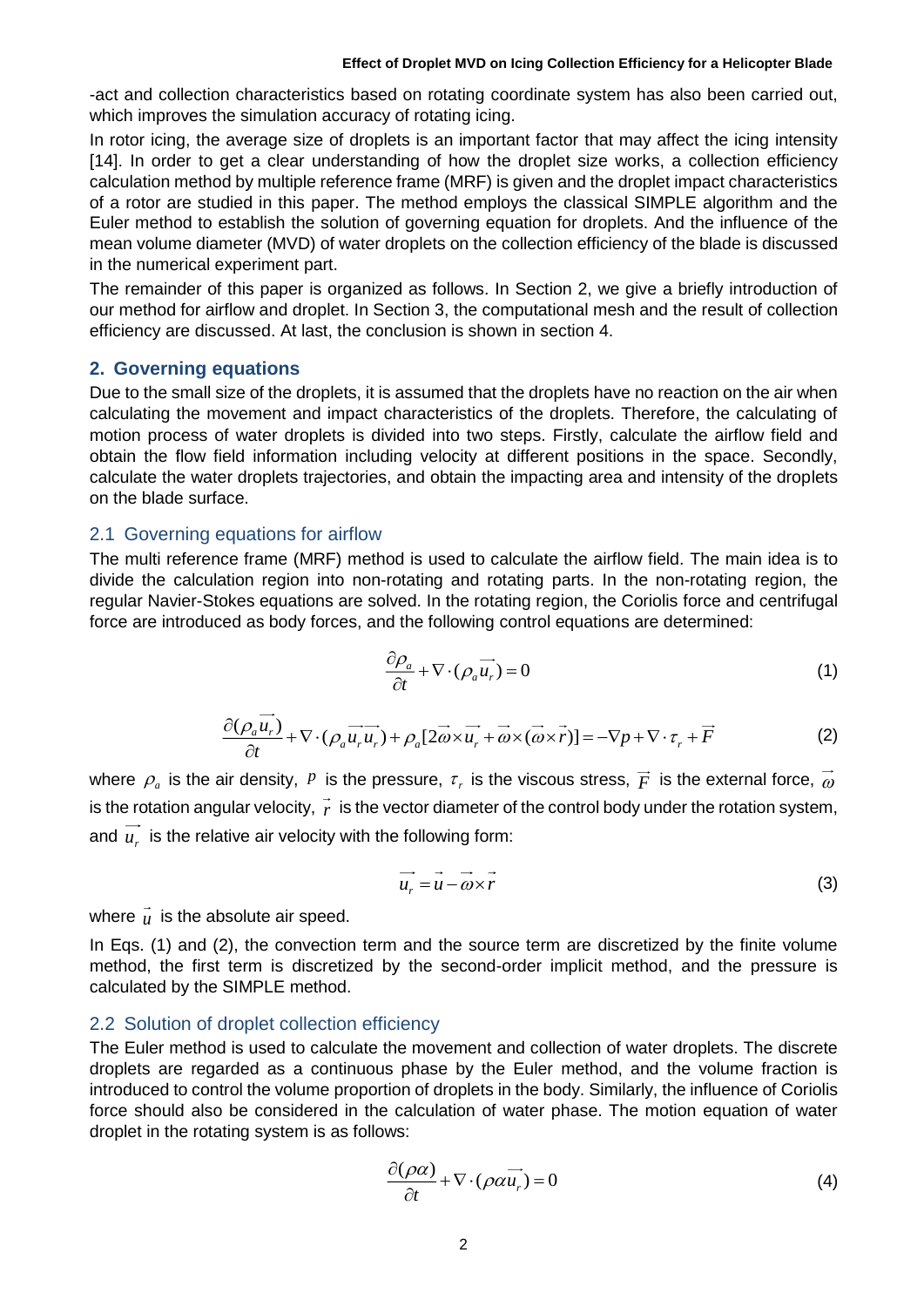$$
\frac{\partial(\rho \alpha u_{dr})}{\partial t} + \nabla \cdot (\rho \alpha \overrightarrow{u_{dr}} \overrightarrow{u_{dr}}) + \rho \alpha [2 \overrightarrow{\omega} \times \overrightarrow{u_{dr}} + \overrightarrow{\omega} \times (\overrightarrow{\omega} \times \overrightarrow{r})] = \rho \alpha K(\overrightarrow{u_r} - \overrightarrow{u_{dr}})
$$
(5)

where  $\alpha$  is the volume fraction of water drop,  $\rho$  is the density of water drop,  $u_{dr}$  is the relative speed of water drop, and  $K$  is the inertia factor [2] with the following form:

$$
K = \frac{18\mu_a}{\rho d^2} \cdot \frac{C_D \operatorname{Re}}{24} \tag{6}
$$

where  $\mu_a$  is the air viscosity,  $d$  is the droplet diameter,  $C_D$  is the resistance coefficient, and Re is the relative Reynolds number.

The discretization method for Eqs. (4) and (5) is still chosen as the finite volume method, and the first term is discretized by the first-order explicit method.

The boundary condition of the blade surface is set as escape (outlet) where droplets will be stuck here. And the drop collection efficiency is determined by the following formula:

$$
\beta = \frac{\alpha}{\alpha_{\infty}} \frac{\left| \overrightarrow{u_{dr}} \cdot \overrightarrow{n} \right|}{\left| \overrightarrow{u_{\infty}} \right|} \tag{7}
$$

where  $\vec{n}$  is the normal vector of the surface grid,  $\alpha_{\infty}$  and  $u_{\infty}$  are the volume fraction and velocity of water droplets given at the inlet, respectively.

# **3. Results and analysis**

## 3.1 Computational mesh

A certain type of rotor is selected for the calculation. The radius of rotation is about 15 meters, the direction of far-field flow is X-axis, the vertical direction of the rotor is Z-axis, and the Y-axis is determined by the right-hand rule. The structured mesh with multi blocks is used to generate the grid, and the amount of grids is about 60 million. In Fig. 1, the partition of rotating region and the grids near the blade surface are given. In this computation, the grids near the blade surface are refined to improve the calculation accuracy.





### 3.2 Calculation conditions

In this paper, the droplet collection efficiency of blades in hovering state is carried out. And the effect of MVD on the results is mainly discussed. The calculation conditions are shown in Table 1.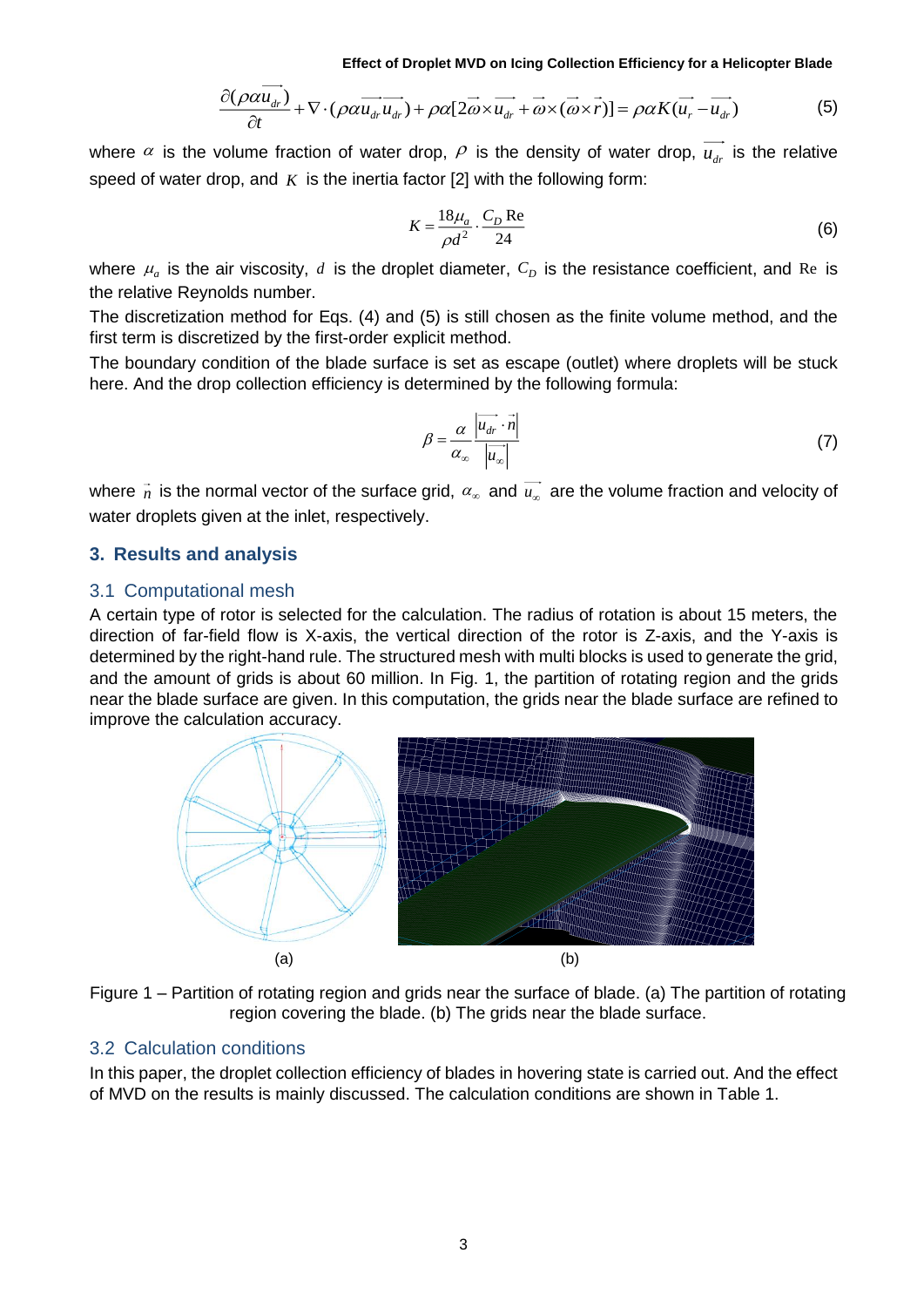| Case | Collective<br>pitch $($ $\degree$ | Angular velocity<br>(rpm) | $MVD$ ( $\mu$ m) |
|------|-----------------------------------|---------------------------|------------------|
|      |                                   | 140                       | 20               |
|      |                                   | 140                       | 30               |
|      |                                   | 140                       | 40               |
|      |                                   | 140                       | 50               |

Table 1 – Computational conditions

## 3.3 Droplet collection efficiency

Fig. 2 shows the droplet collection efficiency of the blade under the condition MVD=30 μm. It can be seen that the droplet impact characteristics at the tip are significantly larger than that at the root. This is because that the droplet trajectory is affected by the velocity of the airflow and the centrifugal force. Concretely, the larger the velocity is, the greater the probability of the droplet impacting on the blade surface is. In the tip part of the blade, the velocity is greater than that in the root part, thus the droplet collection efficiency is high in blade tip. In addition, centrifugal force makes the droplet flow towards the blade tip during and after the impact, which leads a greater collection efficiency in blade tip.





In Figure 2, we only get a qualitative result of the droplet impact. To make this understanding clear, we choose four sections and give its quantitative data. The location and coordinates of the sections 0.2R, 0.5R, 0.8R and 0.9R are given in Fig. 3(a), (b) and (c), where R is the rotor radius. And the corresponding distribution curves of droplet collection efficiency along chordal direction at four sections are also shown in Fig. 3(d). It can be seen that the droplet collection efficiency does increase gradually from root to tip under the same icing condition. The droplet collection efficiency on section 0.9R is almost 3 times of that on 0.2R.

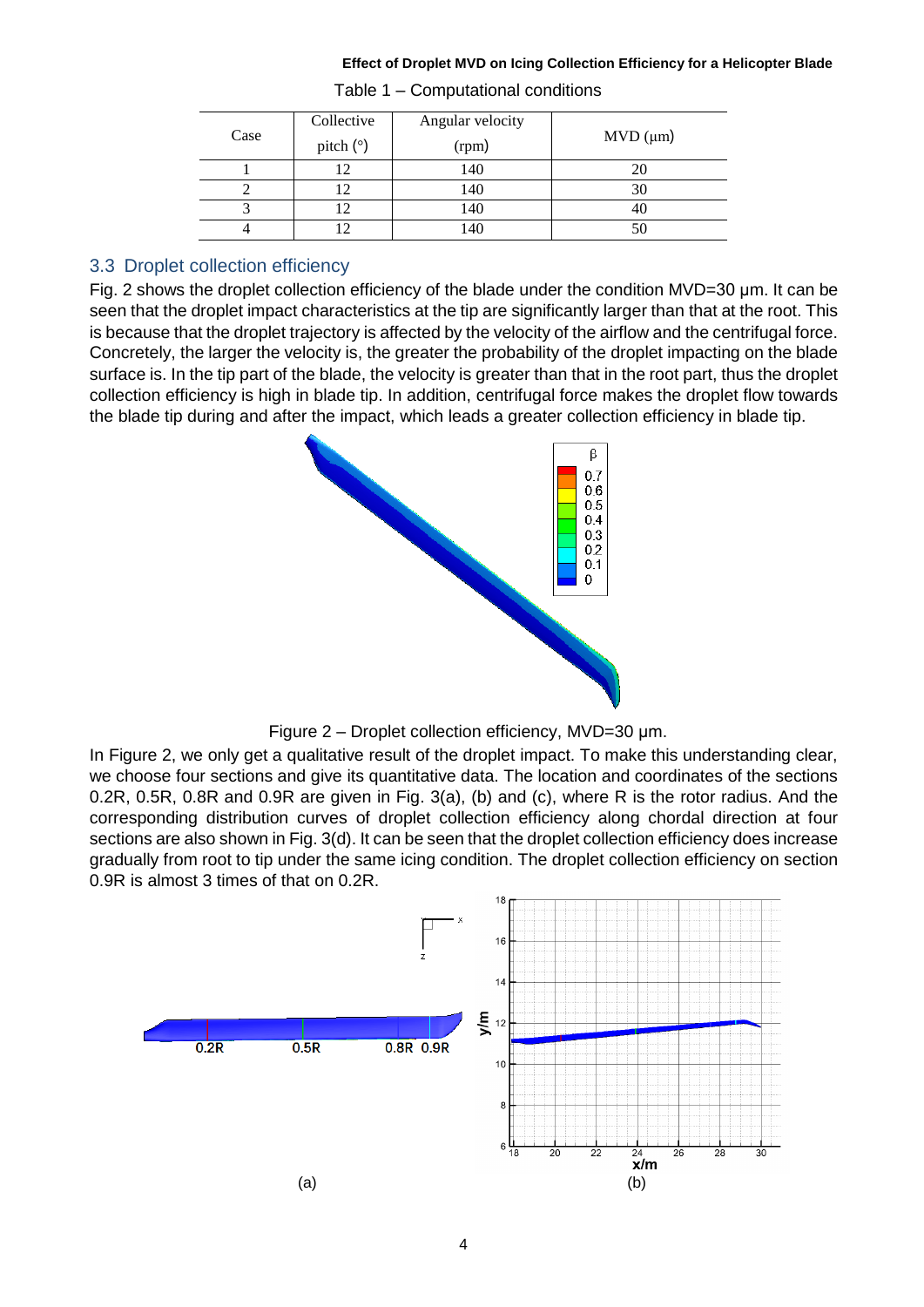

Figure 3 – Droplet collection efficiency of the blade, MVD=30μm. (a) The location of four sections which are 0.2R,0.5R, 0.8R and 0.9R. (b) The coordinate of blade in X-Y plane. (c) The coordinate of four sections in Z-Y plane. (d) The curve of droplet collection efficiency on the four sections.

#### 3.4 Effect of MVD on collection efficiency

The droplet collection efficiency is the key parameter to the icing, its coverage range directly show where icing appears and how serious icing is. To catch the effect of droplet MVD on icing, Figure 4 shows the droplet collection efficiency corresponding to different MVDs at the four cross sections. In these four sub-figures, we can see that the MVD has greatly affected the value of collection efficiency and range of icing. Concretely, the collection efficiency and the icing range on each cross-section in the chord direction increases along with the increase of droplet MVD. This is because that the inertia increases and the following performance of air flow becomes poor due to the mass increase of droplets, which makes the droplets easy to impact on the blades.

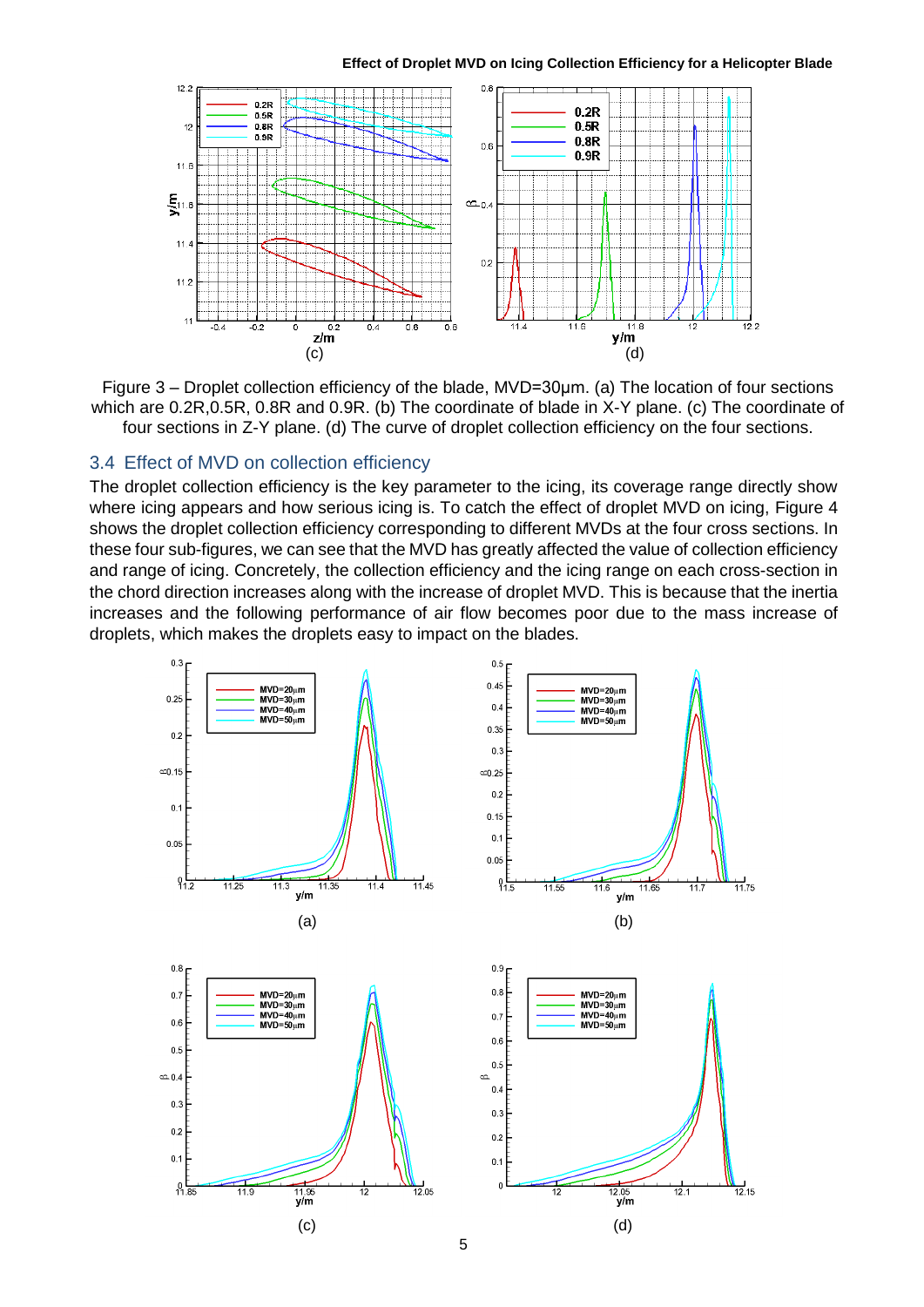Figure 4 – Droplet collection efficiency on different cross-sections. (a) 0.2R. (b) 0.5R. (c) 0.8R. (d) 0.9R.

In order to make a more in-depth quantitative comparison, the maximum collection efficiencies with different MVDs on the four sections are compared in Figure 5. It can be seen that the larger the MVD is, the larger the maximum collection efficiency is. And this changing trend gradually becomes strong on the section from the root to the tip. In the 0.9R section, the difference of the maximum droplet collection efficiency under MVDs between 20 μm and 50 μm is about 0.15. Meanwhile, the section closer to the blade tip part, the greater the maximum collection efficiency for the same MVD. The maximum difference between the value on section 0.2R and 0.9R is about 0.54 when the MVD is 50 μm.



Figure 5 – Maximum value of droplet collection efficiency on different cross-sections.

In Table 2, the coverage range (where the collection efficiency  $\beta > 0$ ) of droplets under different situations is given. The range of the upper and lower wing is computed independently and we can see that the value on the upper surface is far less than that on the lower surface, which is caused by the collection pitch of the blade. From the data in the same row, it shows that the larger the MVD is, the larger the droplet coverage range is. The coverage range under a situation of MVD 50 μm is about twice bigger than that of 20 μm. And from the data in the same column, it can also be seen that the closer section to the tip, the large the coverage range. The coverage range of the lower wing on 0.9R is about 1.6 times of that on 0.2R.

| $MVD(\mu m)$<br>Location |               | 20     | 30     | 40     | 50     |
|--------------------------|---------------|--------|--------|--------|--------|
| 0.2R                     | Upper surface | 4.61%  | 6.43%  | 9.22%  | 11.04% |
|                          | Lower surface | 21.24% | 31.55% | 41.75% | 51.21% |
| 0.5R                     | Upper surface | 4.31%  | 5.86%  | 7.30%  | 8.49%  |
|                          | Lower surface | 20.22% | 36.36% | 49.52% | 61.48% |
| 0.8R                     | Upper surface | 4.50%  | 5.92%  | 7.34%  | 8.40%  |
|                          | Lower surface | 24.85% | 44.62% | 57.63% | 68.28% |
| 0.9R                     | Upper surface | 1.77%  | 2.71%  | 3.54%  | 4.48%  |
|                          | Lower surface | 38.33% | 57.31% | 75.12% | 81.60% |

### **4. Conclusion**

In this paper, the numerical simulation method of droplet collection efficiency on the rotor is established, and the effect of MVD on the droplet collection efficiency is analyzed. The results show that the proposed method can effectively obtain the water drop impact characteristics on the surface of the blade. Moreover, the coverage range of the droplet collection efficiency shows that the icing